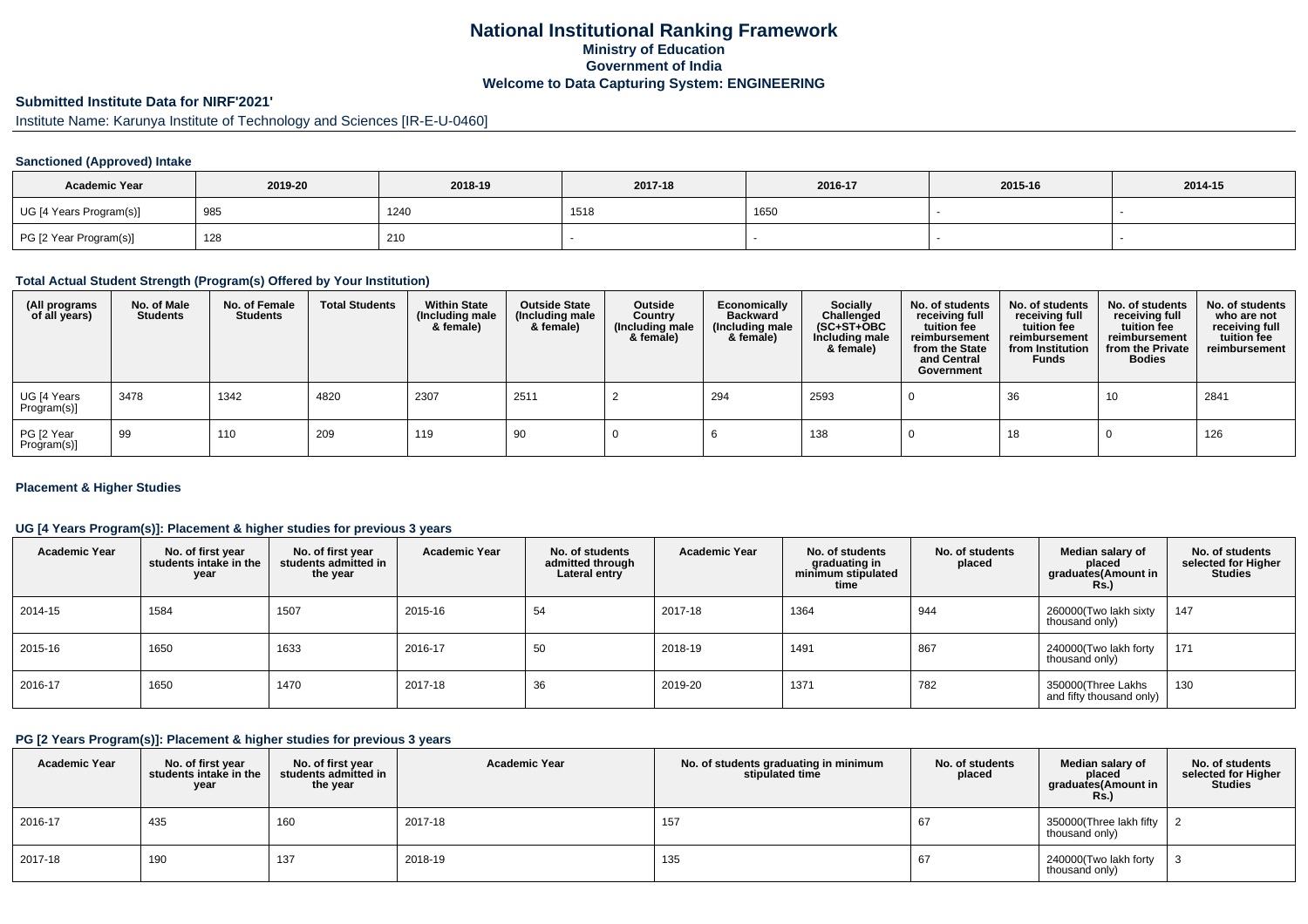| 2018-19 | 210 | 2019-20 |  | _akhs<br>n inree<br>ON U. |  |
|---------|-----|---------|--|---------------------------|--|
|         |     |         |  |                           |  |

### **Ph.D Student Details**

| Ph.D (Student pursuing doctoral program till 2019-20 Students admitted in the academic year 2020-21 should not be entered here.) |         |                                                            |         |  |  |  |
|----------------------------------------------------------------------------------------------------------------------------------|---------|------------------------------------------------------------|---------|--|--|--|
| <b>Total Students</b>                                                                                                            |         |                                                            |         |  |  |  |
| Full Time<br>57                                                                                                                  |         |                                                            |         |  |  |  |
| Part Time                                                                                                                        |         | 284                                                        |         |  |  |  |
|                                                                                                                                  |         | No. of Ph.D students graduated (including Integrated Ph.D) |         |  |  |  |
|                                                                                                                                  | 2019-20 | 2018-19                                                    | 2017-18 |  |  |  |
| Full Time                                                                                                                        | 10      |                                                            |         |  |  |  |
| Part Time                                                                                                                        | 49      | 19                                                         | 14      |  |  |  |

## **Financial Resources: Utilised Amount for the Capital expenditure for previous 3 years**

| <b>Academic Year</b>                                                                                                                                                                      | 2019-20                                                                                            | 2018-19                                                                                  | 2017-18                                                                                              |  |  |  |  |  |
|-------------------------------------------------------------------------------------------------------------------------------------------------------------------------------------------|----------------------------------------------------------------------------------------------------|------------------------------------------------------------------------------------------|------------------------------------------------------------------------------------------------------|--|--|--|--|--|
|                                                                                                                                                                                           | <b>Utilised Amount</b>                                                                             | <b>Utilised Amount</b>                                                                   | <b>Utilised Amount</b>                                                                               |  |  |  |  |  |
| Annual Capital Expenditure on Academic Activities and Resources (excluding expenditure on buildings)                                                                                      |                                                                                                    |                                                                                          |                                                                                                      |  |  |  |  |  |
| Library (Books, Journals and e-Resources only)                                                                                                                                            | 5104565 (Fifty one lakhs four thousand five hundred and sixty<br>five only)                        | 13100197 (One Crore thirty one lakhs one hundred and ninety<br>seven only)               | 17394893 (One Crore Seventy three lakhs ninety four<br>thousand eight hundred and ninety three only) |  |  |  |  |  |
| New Equipment and software for Laboratories                                                                                                                                               | 34485179 (Three crores forty four lakhs eighty five thousand<br>one hundred and seventy nine only) | 35760930 (Three Crores Fifty seven lakhs sixty thousand nine<br>hundred and thirty only) | 73431135 (Seven Crores thirty four lakhs thirty one thousand<br>one hundred and thirty five only)    |  |  |  |  |  |
| <b>Engineering Workshops</b>                                                                                                                                                              | 98345 (Ninety eight thousand three hundred and forty five only)                                    | 61383 (Sixty one thousand three hundred and eighty three<br>only)                        | 1784000 (Seventeen Lakh eighty four thousand only)                                                   |  |  |  |  |  |
| Other expenditure on creation of Capital Assets (For setting up<br>classrooms, seminar hall, conference hall, library, Lab, Engq<br>workshops excluding expenditure on Land and Building) | 2776660 (Twenty seven lakhs seventy six thousand six<br>hundred and sixty only)                    | 32336082 (Three Crores Twenty three lakhs thirty six thousand<br>and eighty two only)    | 4792685 (Forty seven lakhs ninety two thousand six hundred<br>and eighty five only)                  |  |  |  |  |  |

# **Financial Resources: Utilised Amount for the Operational expenditure for previous 3 years**

| Academic Year                                                                                                                                                                                   | 2019-20                                                                                                    | 2018-19                                                                                                 | 2017-18                                                                                         |  |  |  |  |  |
|-------------------------------------------------------------------------------------------------------------------------------------------------------------------------------------------------|------------------------------------------------------------------------------------------------------------|---------------------------------------------------------------------------------------------------------|-------------------------------------------------------------------------------------------------|--|--|--|--|--|
|                                                                                                                                                                                                 | <b>Utilised Amount</b>                                                                                     | <b>Utilised Amount</b>                                                                                  | <b>Utilised Amount</b>                                                                          |  |  |  |  |  |
| <b>Annual Operational Expenditure</b>                                                                                                                                                           |                                                                                                            |                                                                                                         |                                                                                                 |  |  |  |  |  |
| Salaries (Teaching and Non Teaching staff)                                                                                                                                                      | 437433622 (Forty three crores seventy four lakhs thirty three<br>thousand six hundred and twenty two only) | 462632371 (Forty six crores twenty six lakhs thirty two<br>thousand three hundred and seventy one only) | 413808035 (Forty one crores thirty eight lakhs eight thousand<br>and thirty five only)          |  |  |  |  |  |
| Maintenance of Academic Infrastructure or consumables and<br>other running expenditures (excluding maintenance of hostels<br>and allied services, rent of the building, depreciation cost, etc) | 377802238 (Thirty seven crores seventy eight lakhs two<br>thousand two hundred and thirty eight only)      | 426990643 (Forty Two Crores Sixty nine lakhs ninety thousand<br>six hundred and forty three only)       | 506740839 (Fifty Crores sixty seven lakhs forty thousand eight<br>hundred and thirty nine only) |  |  |  |  |  |
| Seminars/Conferences/Workshops                                                                                                                                                                  | 6376047 (Sixty three lakhs seventy six thousand and forty<br>seven only)                                   | 6846914 (Sixty eight lakhs forty six thousand nine hundred and<br>fourteen only)                        | 9738247 (Ninety seven lakhs thirty eight thousand two hundred<br>and forty seven only)          |  |  |  |  |  |

**IPR**

| Calendar year<br>. | 2019 | $\sim$ $\sim$ $\sim$<br>2018 | 2017 |
|--------------------|------|------------------------------|------|
|--------------------|------|------------------------------|------|